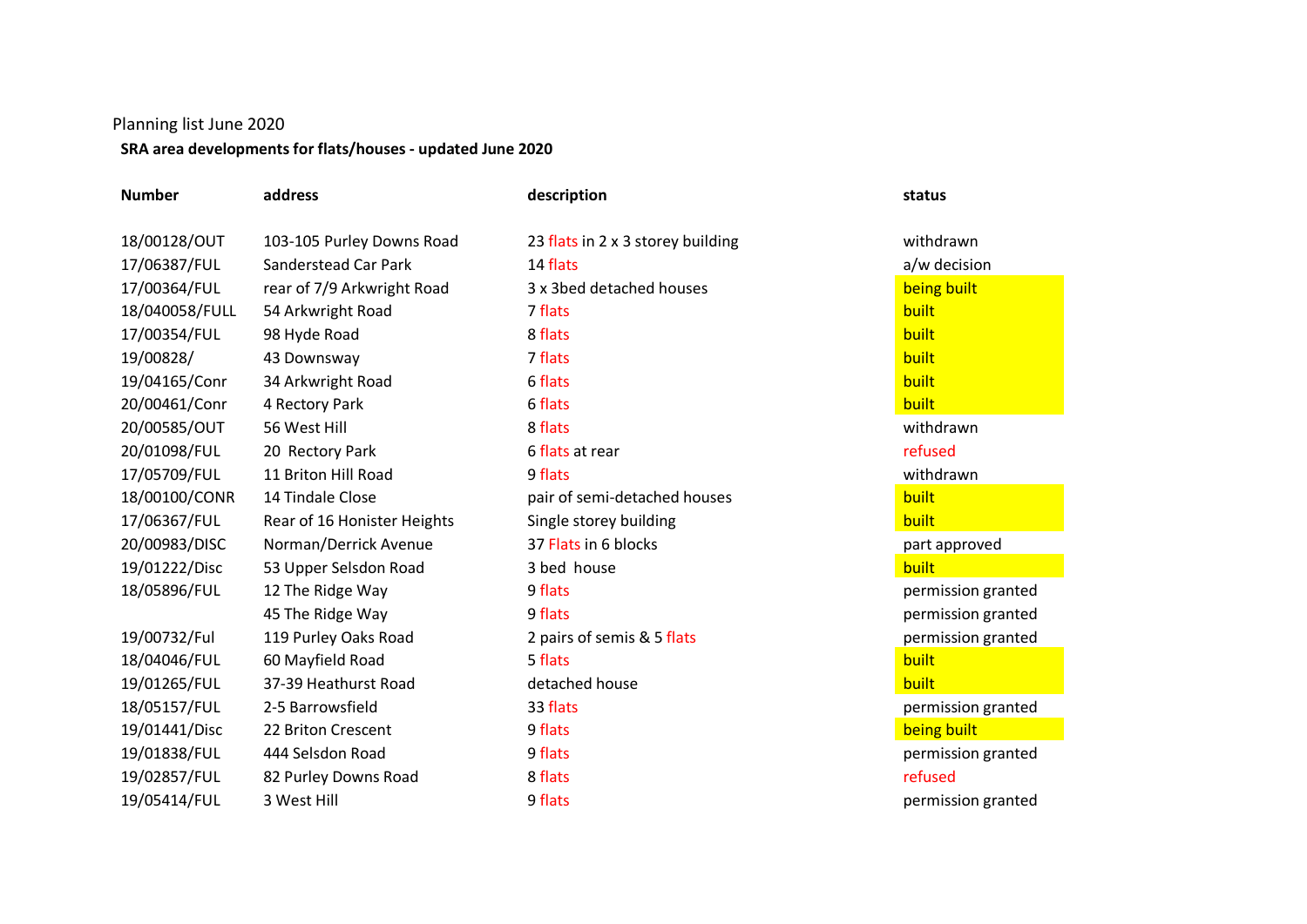19/03082?FUL 97 Wentworth Way 2 storey building at rear withdrawn

19/02209/FUL 48 Mitchley Hill 9 flats 9 flats permission granted 19/03741/OUT 8 West Hill detached house permission granted 19/03643/OUT 34A/34B Arkwright Road 23 flats withdrawn 20/01121/OUT 41 Kingswood Lane 6 flats 6 flats 6 flats awaiting decision 20/00098/NMA 1A West Hill flats built 20/01023/DISC 2 West Hill - land adjacent 93 bed flats - Jasmine Lodge built 18/03158/FUL 2 West Hill **2 Conversion to 7 flats** built 19/03451/FUL 20 Beechwood Road conversion to 3 flats permission granted 19/05243/Ful 7B Beechwood Road conversion to 5 flats permission granted 19/05896/FUL 1 Woodfields detached house accessed from Sundown Ave refused 19/05165/FUL 125 Mitchley Avenue conversion to 2 flats refused 20/00459/FUL 1 Heathurst Road extending parage conversion to 3 bed house refused 20/01299/FUL 44 Sanderstead Hill 9 flats awaiting decision 20/01258/FUL High Trees, Beechwood Avenue 6 flats & 3 detached houses awaiting decision 19/03984/FUL 28 The Woodfields **28** a volume 19 flats awaiting decision 20/00558/FUL Red Gables, 2 Beech Avenue 34 flats refused 20/01061/OUT 1 Sandhurst Way 13 flats 19th awaiting decision 18/02223/CONR 11 West Hill detached house on tennis court part approved 20/00108/FUL 89 Hyde Road 9 flats 9 flats awaiting decision 18/03582/FUL 14 Mitchley Avenue 6 flats permission granted 17/05529/FUL 108 Purley Downs Road 8 detached houses and a settlement of the state built PP-05320351 Station Approach, Sand retail and 6 flats built built 20/00788/|FUL 9 Addington Road (rear of) detached house awaiting decision 16/05434/FUL 236 Selsdon Road 9 flats built built built built built built built built built built built built 20/00497/FUL 270 Selsdon Road 9 flats withdrawn 19/00269/CONR 29 Beech Avenue 9 flats permission granted 19/04281/DISC 59 Rectory Park (rear of) 6 flats permission granted 20/01054/FUL 19 Sanderstead Hill(rear of) detatched hosue awaiting decision and the set of the set of the decision 20/00107/FUL 2-4 Addington Road 20 flats awaiting decision